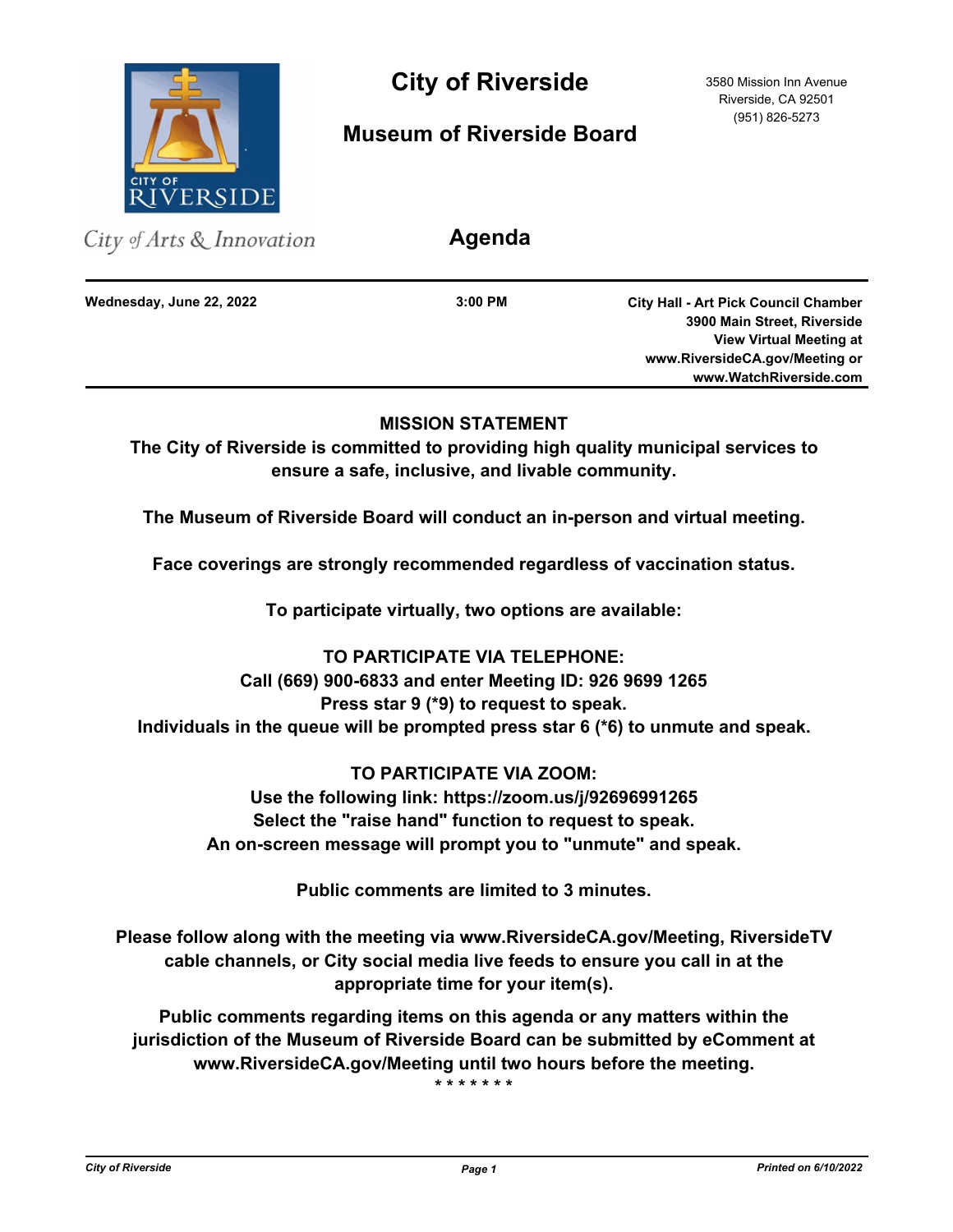**Pursuant to the City Council Meeting Rules adopted by Resolution No. 23618, members of all Boards and Commissions, and the public are reminded that they must preserve order and decorum throughout the Meeting. In that regard, members of all Boards and Commissions, as well as the public participants are advised that any delay or disruption in the proceedings or a refusal to obey the orders of the City Council, Boards and Commissions, or their presiding officer constitutes a violation of these rules.**

**The City of Riverside is committed to fostering a respectful workplace that requires all employees and external stakeholders to embrace a culture of transparency and inclusivity. This includes acceptable behavior from everyone; a workplace that provides dignity, respect, and civility to our employees, customers, and the public they serve. City meetings should be a place where all members of our community feel safe and comfortable to participate. While there could be a high level of emotion associated with topics on this agenda, the City would like to set the expectation that all members of the public use language appropriate to a collaborative, professional, and respectful public environment.**

**The City is resolute in its commitment to eliminate any form of harassment, discrimination, or retaliation in the workplace. The City maintains a zero-tolerance policy for harassment, discrimination, and retaliation in compliance with new harassment and discrimination laws.**

**\* \* \* \* \* \* \***

LISTENING ASSISTIVE DEVICES are available for the hearing impaired. The City of *Riverside wishes to make all of its public meetings accessible to the public. Upon request, this agenda will be made available in appropriate alternative formats to persons with disabilities, as required by 42 U.S.C. §12132 of the Americans with Disabilities Act of 1990. Any person with a disability who requires a modification or accommodation in order to participate in a meeting should direct such request to the City's ADA Coordinator at 951-826-5427 at least 72 hours before the meeting, if possible. TTY users call 7-1-1 for telecommunications relay services (TRS).*

*Agenda related writings or documents provided to the Museum of Riverside Board are available for public inspection at www.RiversideCa.gov/Meeting.* 

*PLEASE NOTE--The numerical order of items on this agenda is for convenience of reference. Items may be taken out of order upon request of the Board.* 

3 P.M.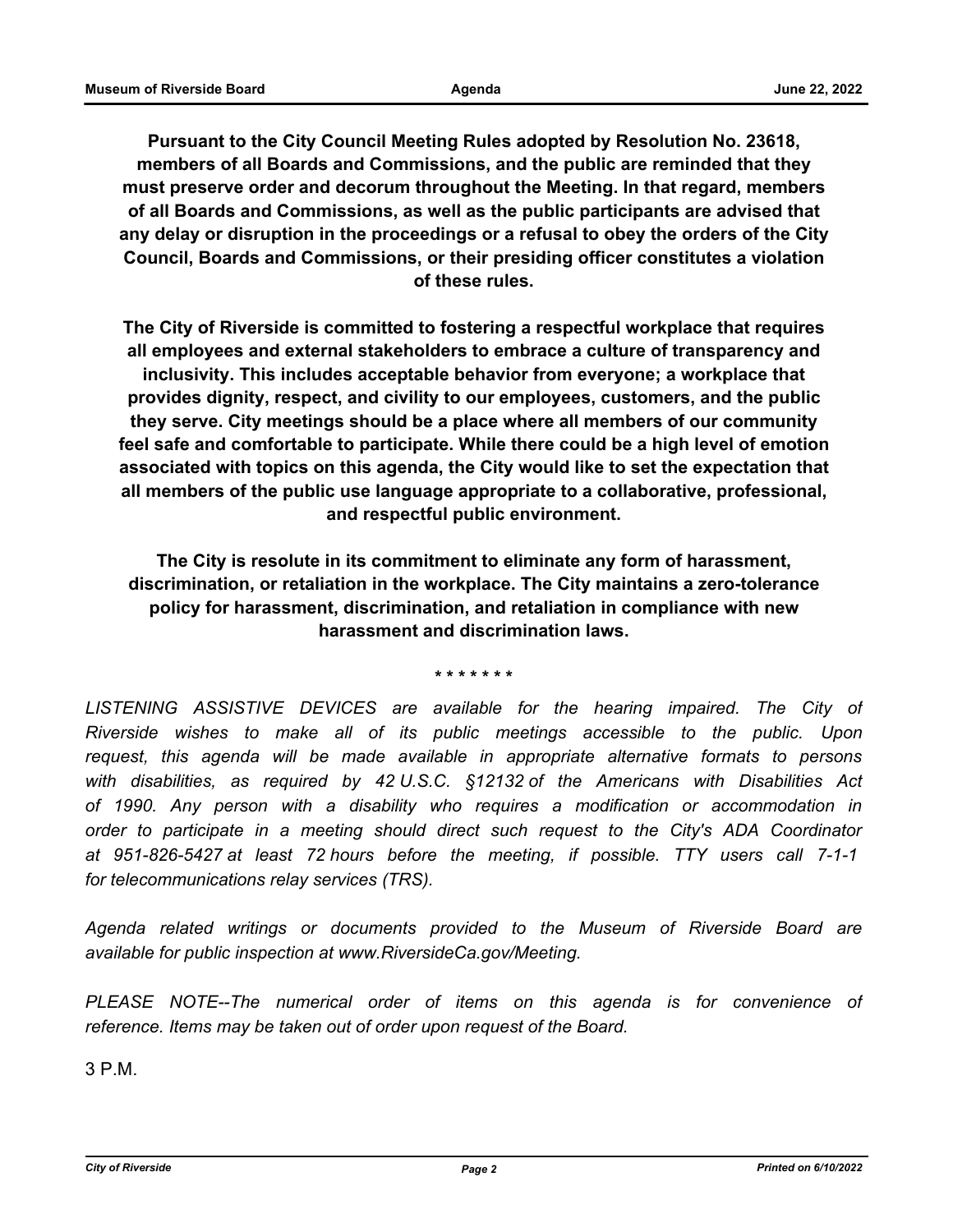## CALL TO ORDER

## PUBLIC COMMENT

*Audience participation is encouraged. Public comments are limited to 3 minutes.*

1 You are invited to participate in person and by phone at (669) 900-6833 and enter Meeting ID: 926 9699 1265 to comment on any matters within the jurisdiction of the Museum of Riverside Board. Press \*9 to be placed in the queue to speak. Individuals in the queue will be prompted to unmute by pressing \*6 when you are ready to speak - Individual audience participation is limited to 3 minutes

### CONSENT CALENDAR

2 Minutes- May 25, 2022

*Attachments:* [Minutes](http://riversideca.legistar.com/gateway.aspx?M=F&ID=63c6015c-e0dd-4e35-aacb-04f4e07cfe62.doc)

#### DISCUSSION CALENDAR

*Audience participation is encouraged. Public comments are limited to 3 minutes. Via phone: press \*9 to be placed in the queue to speak when the discussion item is called. Via Zoom: select the "raise hand" function to request to speak. An on-screen message will prompt you to "unmute" and speak.*

3 Annual review of the Code of Ethics and Conduct

**[Report](http://riversideca.legistar.com/gateway.aspx?M=F&ID=6e0d245e-c13d-4c32-9a38-8fe77cbaea27.docx) [Attachment](http://riversideca.legistar.com/gateway.aspx?M=F&ID=276027a8-1082-467b-9cd8-c035b16e7c49.pdf)** *Attachments:*

#### COMMUNICATIONS

4 Director's Update regarding the main museum renovation, historic houses, collections, exhibitions and programs, budget, advisory teams, volunteer and support opportunities, marketing and communications, and staffing.

*Attachments:* [Report](http://riversideca.legistar.com/gateway.aspx?M=F&ID=dca7933e-c71c-47d8-b80a-ffaee222c015.docx)

- 5 Board Chair Report
- 6 Board Vice-Chair Report
- 7 Brief reports on conferences, seminars, and meetings attended by Museum Board members
- 8 Items for future Museum Board consideration as requested by Museum of Riverside Board Members